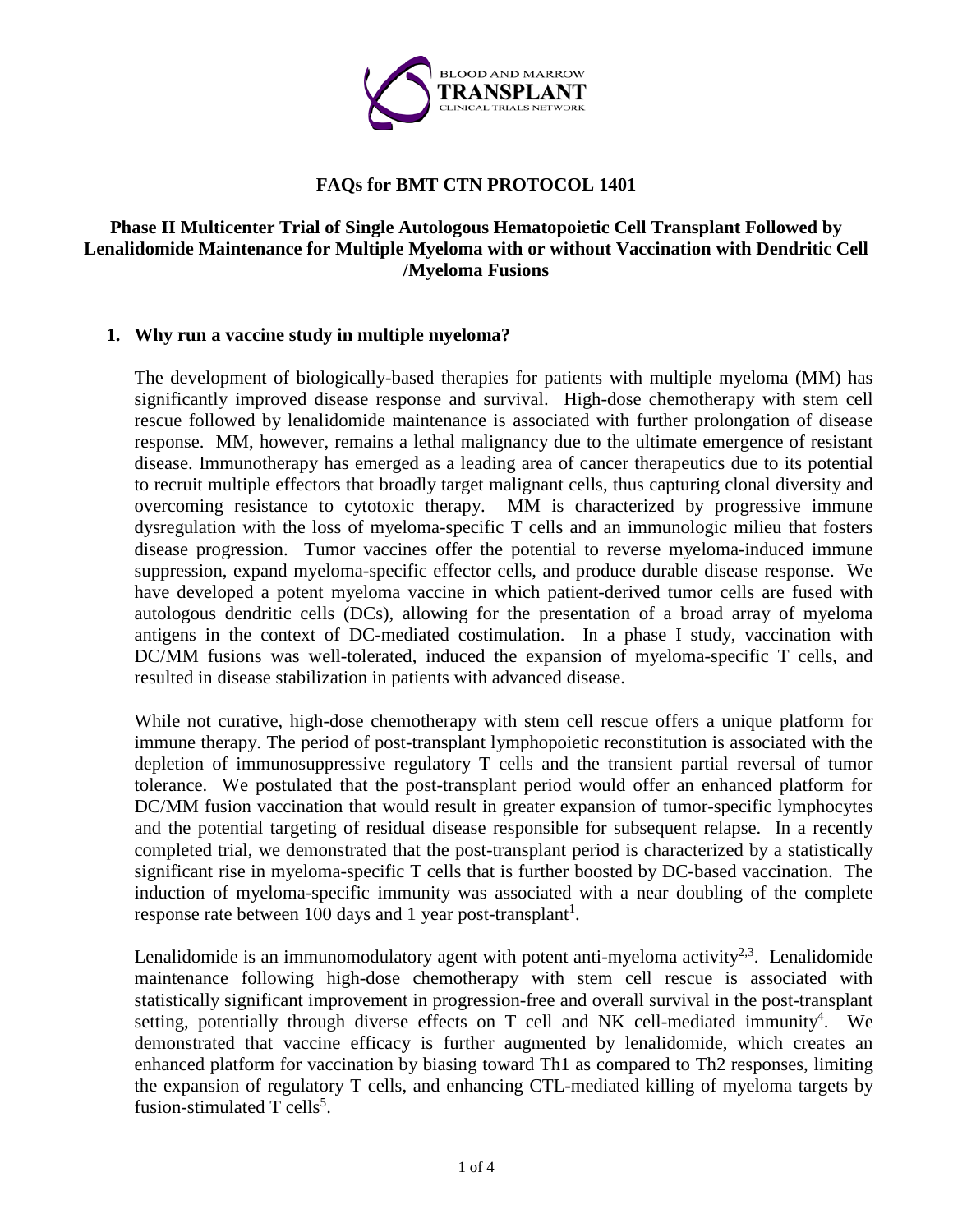Based on the promising results demonstrated in phase I and II clinical trials evaluating the DC/MM fusion vaccine and its synergy with lenalidomide, in this clinical trial, patients with MM undergoing autologous stem cell transplantation will be randomized to receive (i) post-transplant vaccination with lenalidomide maintenance, or (ii) lenalidomide maintenance alone. The primary study endpoint will be to compare the effect of post-transplant therapy on the percent of patients in CR at 1 year post-transplant. The conversion from partial to complete response, time to progression, and effect on measures of minimal residual disease will be assessed. In correlative science studies, we will evaluate immunologic parameters reflecting myeloma-specific T cell, NK cell, and humoral immunity.

# **2. Why apply the study interventions as upfront treatment strategy in myeloma?**

Autologous stem cell transplantation for MM offers a unique platform to explore the role of tumor vaccines. High-dose chemotherapy results in tumor cytoreduction, which limits tumor-mediated immune suppression and offers the potential to eradicate post-transplant minimal residual disease with vaccination. Both animal models and clinical studies demonstrate that the period of lymphopoietic reconstitution following high-dose chemotherapy is associated with the depletion of regulatory T cells, skewing of recovering lymphocytes toward tumor-reactive T cells, and enhanced responsiveness towards tumor vaccines. In a phase II study, we demonstrated that vaccination with DC/MM fusions following autologous stem cell transplantation significantly boosted anti-myeloma immunity in the post-transplant period and was associated with the conversion of partial to complete responses in a subset of patients.

### **3. Patients are referred to the transplant centers after initiation of therapy, how is this barrier to accrual being addressed?**

Because MM cells are required for vaccine production, a minimum of 20% plasma cells is required at time of study entry. The protocol allows for patients to receive up to two cycles of MM-directed therapy prior to enrollment, provided there is 20% marrow involvement with plasma cells at the time of enrollment. We successfully completed a recent phase II study with similar eligibility criteria. For this multicenter trial we plan to distribute educational materials to centers to be shared with referring doctors and work with patient support groups for trial promotion.

# **4. Collection of 30 mL of marrow is far more than what patients undergo for diagnosis, how is this volume defined and what modifications in the aspirate technique are required?**

The volume of marrow has been defined based on experience from phase 1 and 2 trials in MM, as the amount of marrow aspirated in order to yield a sufficient number of plasma cells for vaccine generation. An SOP for tumor collection has been generated, detailing the process of marrow aspiration for tumor collection.

# **5. The primary endpoint of the study is conversion to CR, how are you addressing patients who achieve CR after the autologous transplantation?**

The primary endpoint of the study is to compare the percentage of patients in CR at 1 year in each of the treatment arms. As a secondary endpoint, the percentage of patients who convert from PR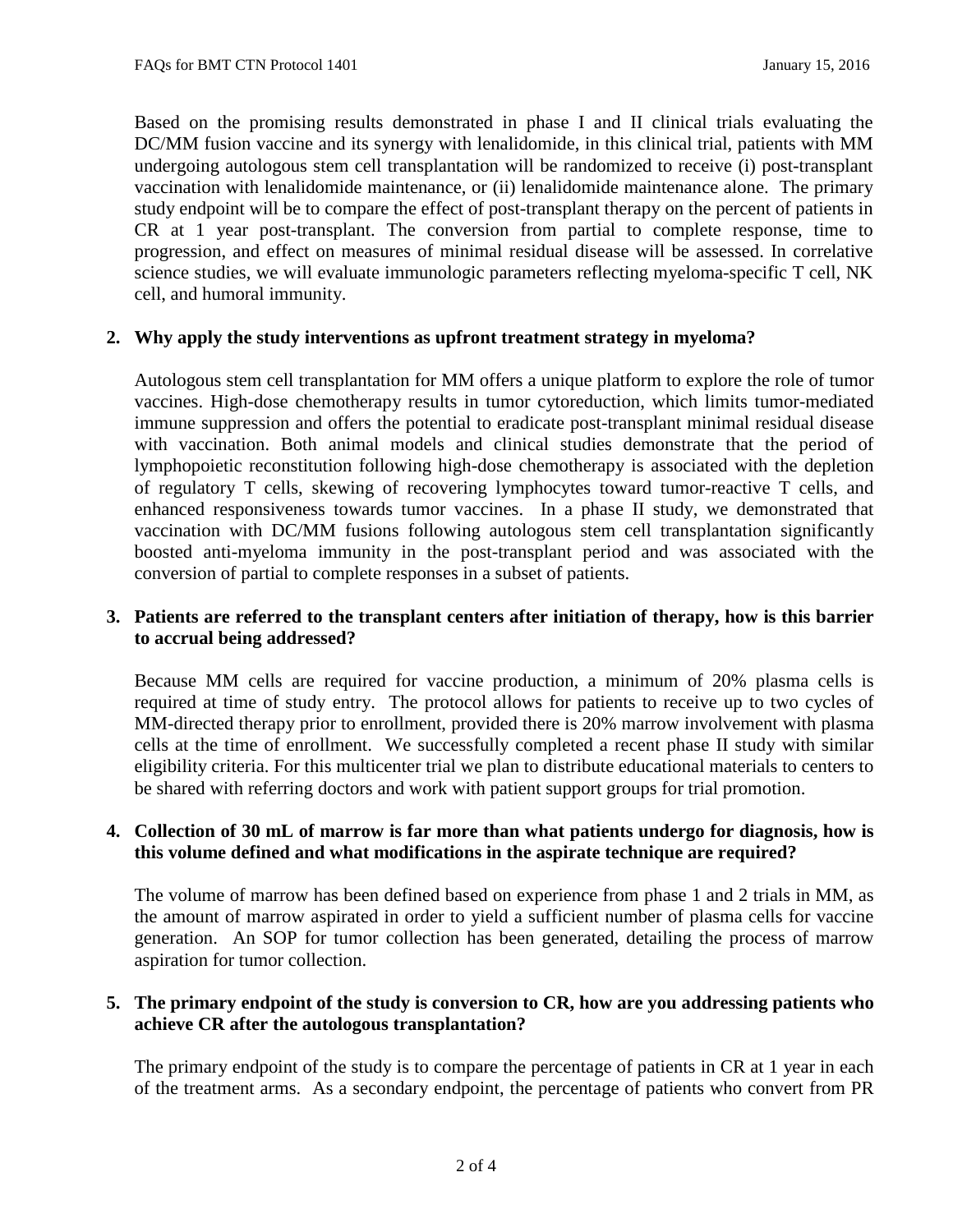to CR will be determined. Patients are randomized in the post-transplant period, in order to allow for stratification of patients according to staging (CR vs. not in CR). As such, each arm will contain an equal number of patients who achieve a CR prior to the initiation of vaccination. Correlative science studies will be assessed in all patients, including those in a CR in the early post-transplant period prior to the onset of vaccination, as these patients may have a unique capacity for immune response to vaccination.

# **6. Among patients who are randomized to vaccine, are there any expected hurdles for collection of dendritic cells for tumor manufacturing?**

In prior phase 1 and phase 2 studies evaluating DC/MM fusion cell vaccination, there were no hurdles to DC collection for vaccine generation. Vaccine generation was successful in greater than 95% of patients. In the present study, patients undergo leukapheresis for DC generation in the post-transplant period, which takes place after blood count recovery. In prior studies, including a phase 1 trial in patients with advanced and heavily pre-treated MM, a peripheral WBC of 2 or greater at the time of leukapheresis was sufficient for DC generation. As such, we do not anticipate hurdles for generation of DCs**.**

# **7. What are the safeguards in this protocol in case there is excess toxicity with the vaccine plus lenalidomide?**

The key safety endpoint for this study is treatment-limiting toxicity (TLT) within the first month of combined therapy, defined as grade IV hematologic (lasting greater than 7 days) and grade III-IV non-hematologic toxicity, including development of secondary autoimmune diseases, judged to be related to combined therapy. At least three events must be observed in order to trigger review. The rate of TLT within the first month is expected to be no higher than 25%. Each month, the null hypothesis that the 1-month TLT rate is 25% will be tested. This outcome will be monitored using a truncated Sequential Probability Ratio Test (SPRT) for binary data as described below. The SPRT conserves type I error at 5% across all of the monthly examinations.

# **8. Why are patients being randomized after transplant?**

Patients are randomized in the post-transplant period, in order to allow for stratification of patients in CR post-transplant. The primary endpoint of the study is to compare the percentage of patients in CR at 1 year in each of the treatment arms. As such, patients will be randomized posttransplant to ensure that each arm contains an equal number of patients achieving a CR prior to the initiation of vaccination.

### **9. Why was complete responseselected as the primary endpoint of this study?**

In a previous trial, we showed that the induction of myeloma-specific immunity induced by DC/MM fusion vaccination was associated with a near doubling of the CR rate between 100 days and 1 year post-transplant(1). The hypothesis of this study is that post-transplant lenalidomide will further potentiate the effect of the vaccine, thus augmenting immune-mediated tumor cell clearance. Achievement of CR therefore represents the best clinical assessment of tumor cell clearance. CR is also associated with prolonged progression-free and overall survival. This